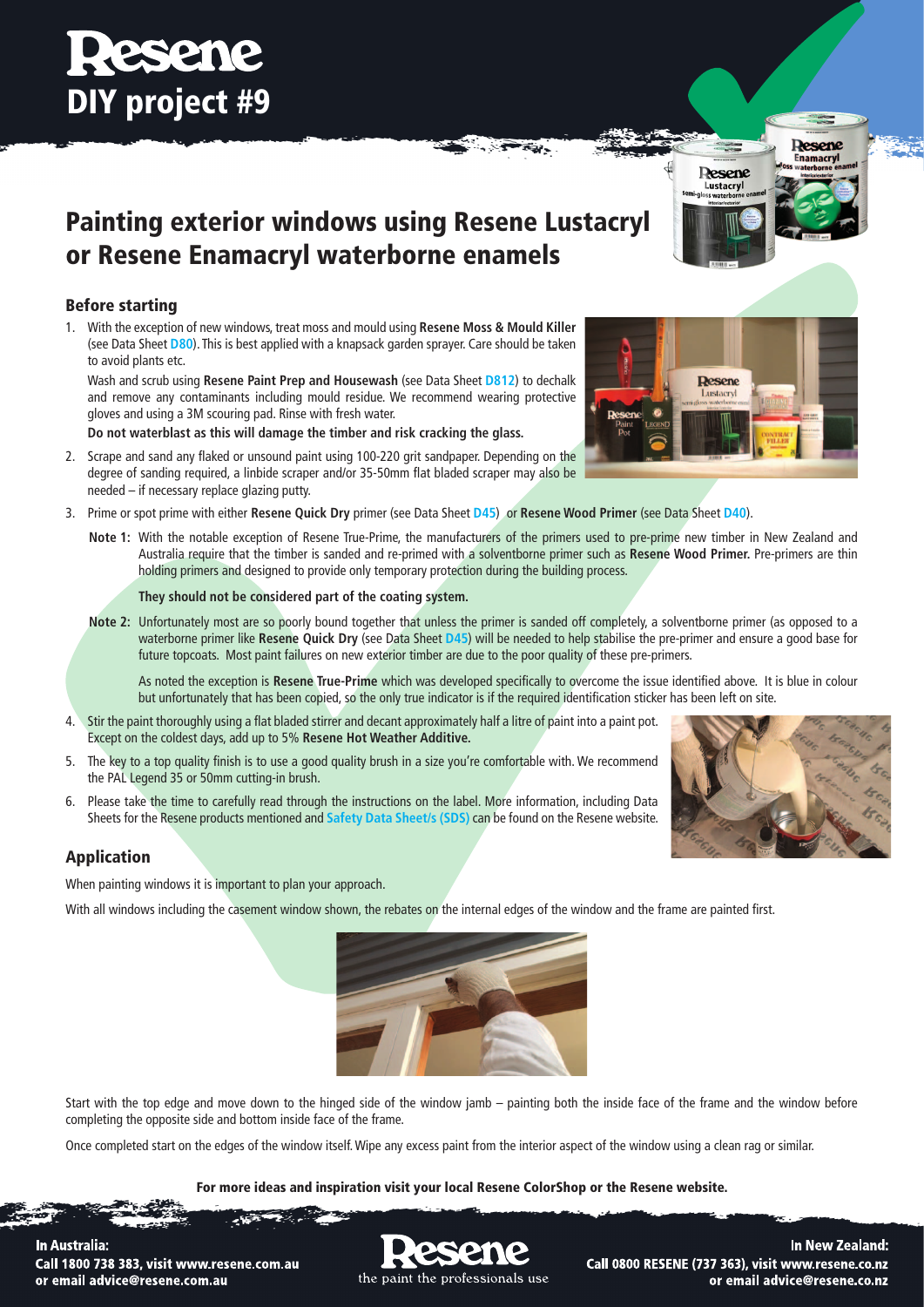# **Resene** DIY project #9

### Continued >>

After completing the underside of the window close it to the last position on the latch and paint the window sash starting at the top rail before working around the window sash, painting the hinges and inside edge of the frame as well.



 $\overline{\epsilon}_2$  .

As waterborne enamels dry faster than solventborne enamels it is important to paint in the same direction around the window using the timber joins as a natural overlap.

If the frame and the sill are being painted in a contrast colour this edge and the rest of the frame should be completed after the window and the inside edges have dried and it can be closed completely.

The hinges are usually painted in the same colour as the window frame.



Next paint the top rail of the sash starting with the puttied edge – bringing the paint out over the putty and onto the glass by 1mm.

Once done paint the lower rail of the sash before starting on the hinged side and the leading edge of the window.

Finally paint the inside face of the window – this is done last as it is used as a handhold (support) by the painter.

Leave the window slightly ajar – usually on the last position of the latch and paint around the frame before finishing with the sill.



After completing the second sash using the same techniques and sequence paint the mullion rail.

Next paint the scribers or outer edge of the frame.



For more ideas and inspiration visit your local Resene ColorShop or the Resene website.

In Australia: Call 1800 738 383, visit www.resene.com.au or email advice@resene.com.au

the paint the professionals use

In New Zealand: Call 0800 RESENE (737 363), visit www.resene.co.nz or email advice@resene.co.nz

Desene

**Enamacryl** 

**Resene** Lustacryl